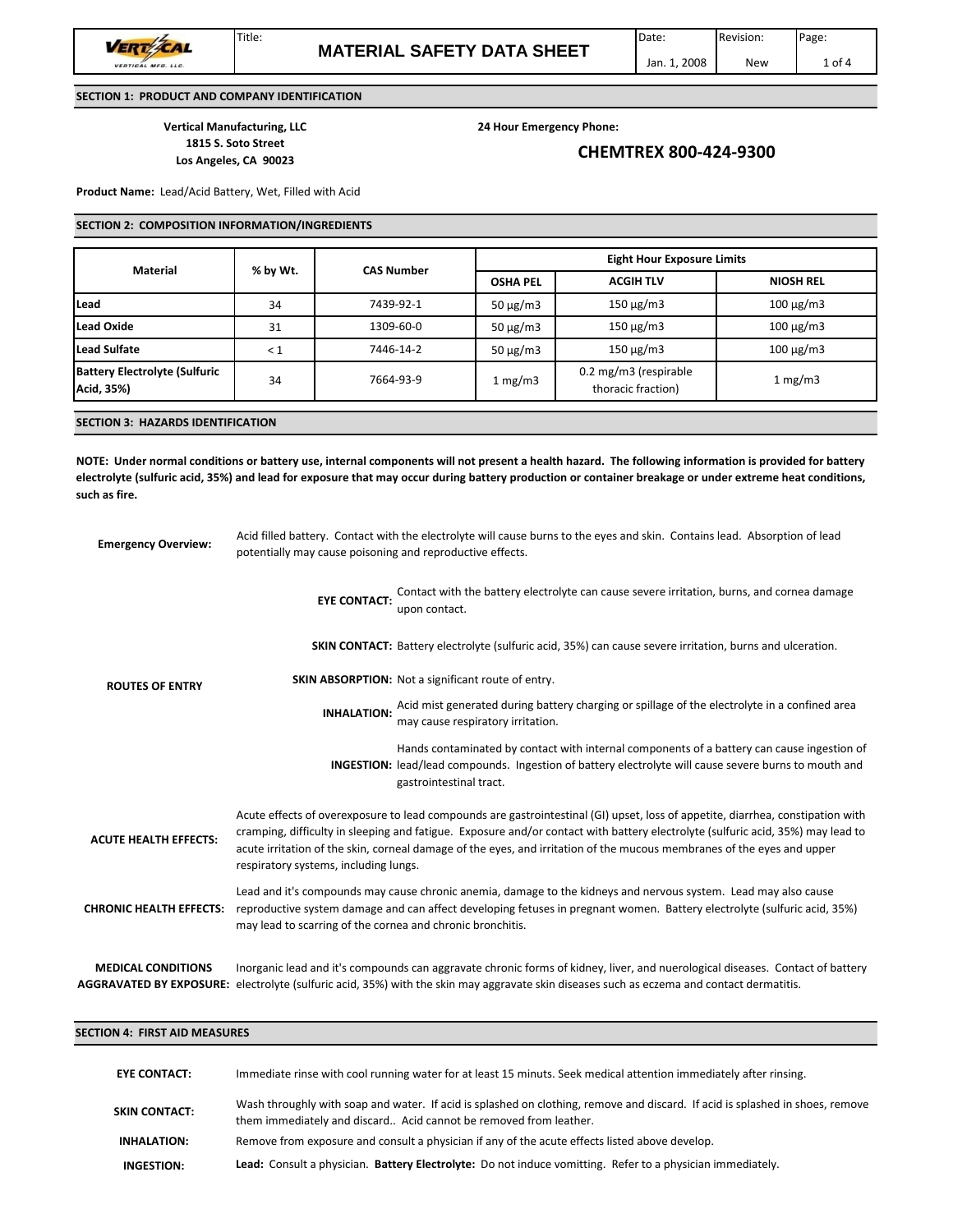Title: VERT CAL VERTICAL **MFG. LLC.** 

**MATERIAL SAFETY DATA SHEET**

**SECTION 5: FIRE FIGHTING MEASURES**

| <b>FLASH POINT:</b>                          | For Hydorgen = $N/A$                                                                                                                                                                                                                                                                                         | <b>TEST METHOD:</b>                                | N/A                                                           |             |              |
|----------------------------------------------|--------------------------------------------------------------------------------------------------------------------------------------------------------------------------------------------------------------------------------------------------------------------------------------------------------------|----------------------------------------------------|---------------------------------------------------------------|-------------|--------------|
| <b>AUTOIGNITION</b><br><b>TEMPERATURE:</b>   | Hydrogen = $580^{\circ}$ C                                                                                                                                                                                                                                                                                   | <b>FLAMMABLE LIMITS:</b>                           | For Hydrogen:                                                 | LEL = $4.1$ | $UEL = 74.2$ |
| EXTINGUISHING MEDIA:                         | Dry Chemical, Foam or CO2                                                                                                                                                                                                                                                                                    | <b>SPECIAL FIRE FIGHTING</b><br><b>PROCEDURES:</b> | Use positive pressure, self contained breathing<br>apparatus. |             |              |
| UNUSUAL FIRE AND<br><b>EXPLOSION HAZARD:</b> | Hydrogen and oxygen gases are produced in the cells during normal battery operations, hydrogen is flammable and oxygen<br>supports combustion. These gases enter the air through vent ports. To avoid the chance of a fire or explosion, keep sparks<br>and other sources of ignition away from the battery. |                                                    |                                                               |             |              |

## **SECTION 6: ACCIDENTAL RELEASE MEASURES**

Remove combustible materials and all sources of ignition. Contain spill using sodium bicardonate (soda ash, baking soda) or calcium oxide (quicklime). Cover spill with either material. Make certain the mixture is neutral, and then collect residue and place in a drum or other suitable container. Dispose of as a hazardous waste. Wear acid‐resistant boots, chemical face shield, chemical splash goggles, and acid‐resistant gloves.

| <b>SECTION 7: HANDLING AND STORAGE</b>           |                                                                                                                                                                                                                                                                                                                                                                                                                 |  |
|--------------------------------------------------|-----------------------------------------------------------------------------------------------------------------------------------------------------------------------------------------------------------------------------------------------------------------------------------------------------------------------------------------------------------------------------------------------------------------|--|
| <b>WORK PRACTICES:</b>                           | Place a minimum of two layers of corrugated cardboard between layers of batteries. When stacking in a trailer, stack no more<br>than three layers high. Use a battery carrier to lift batteries or place hands at opposite corners to avoid spilling of acid. Avoid<br>contact with internal components of the batteries. Wash hands thoroughly before eating, drinking or smoking after handling<br>batteries. |  |
| <b>SPECIAL PRECAUTIONS:</b>                      | Keep open flames and sparks away from charging batteries.                                                                                                                                                                                                                                                                                                                                                       |  |
| <b>STORAGE:</b>                                  | Store lead acid batteries with adequate ventilation. Room ventilation is required for batteries utilized for standby power<br>generation. Never recharge batteries in an unventilated, enclosed space.                                                                                                                                                                                                          |  |
| SECTION 8: EXPOSURE CONTROLS/PERSONAL PROTECTION |                                                                                                                                                                                                                                                                                                                                                                                                                 |  |

| <b>VENTILATION:</b>                          | Store lead acid batteries with adequate ventilation. Room ventilation is required for batteries utilized for standby power<br>generation or in area designated for battery charging                                                                                 |
|----------------------------------------------|---------------------------------------------------------------------------------------------------------------------------------------------------------------------------------------------------------------------------------------------------------------------|
| <b>RESPIRATORY PROTECTION:</b>               | None required under normal handling conditions. During battery formation (high-rate charge condition), acid mist can be<br>generated, which may cause respiratory irritation. If irritation occurs, wear a respirator suitable for protection against acid<br>mist. |
| <b>GLOVES:</b>                               | Vinyl-coated, PVC, gauntlet-type gloves with rough finish.                                                                                                                                                                                                          |
| <b>EYE PROTECTION:</b>                       | Chemical splash goggles are preferred. Also acceptable are chemical face shields worn over safety glasses with solid side<br>shields.                                                                                                                               |
| <b>OTHER PROTECTIVE</b><br><b>EQUIPMENT:</b> | Safety shoes worn with rubber or neoprene boots or steel-toed rubber or neoprene boots worn over socks. Place pants legs<br>over boots to keep acid out of boots.                                                                                                   |

#### **SECTION 9: PHYSICAL and CHEMICAL PROPERTIES**

**PHYSICAL STATE:** Battery is solid case with solid and liquid internal components. **APPEARANCE AND ODOR:** Battery Electrolyte (acid) is a clear to cloudy liquid with slight acidic odor. Acid saturated lead oxide is a dark reddish-brown solid with slight acidic odor.

| pH:                           | electrolyte - 1.0                      | <b>SPECIFIC GRAVITY:</b> | electrolyte - 1.200 -1.300 |
|-------------------------------|----------------------------------------|--------------------------|----------------------------|
| <b>BOILING POINT:</b>         | Lead - 1755°C, electrolyte - 110-112°C | <b>VAPOR PRESSURE:</b>   | electrolyte - 11.7         |
| <b>MELTING POINT:</b>         | Lead - $327^{\circ}$ C                 | <b>VAPOR DENSITY:</b>    | electrolyte - 3.4          |
| <b>SOLUBILITY IN WATER:</b>   | electrolyte - 100%                     | <b>PERCENT VOLATILE:</b> | Not determined             |
| <b>COEFFICIENT WATER/OIL:</b> | N/A                                    | <b>EVAPORATION RATE:</b> | Not determined             |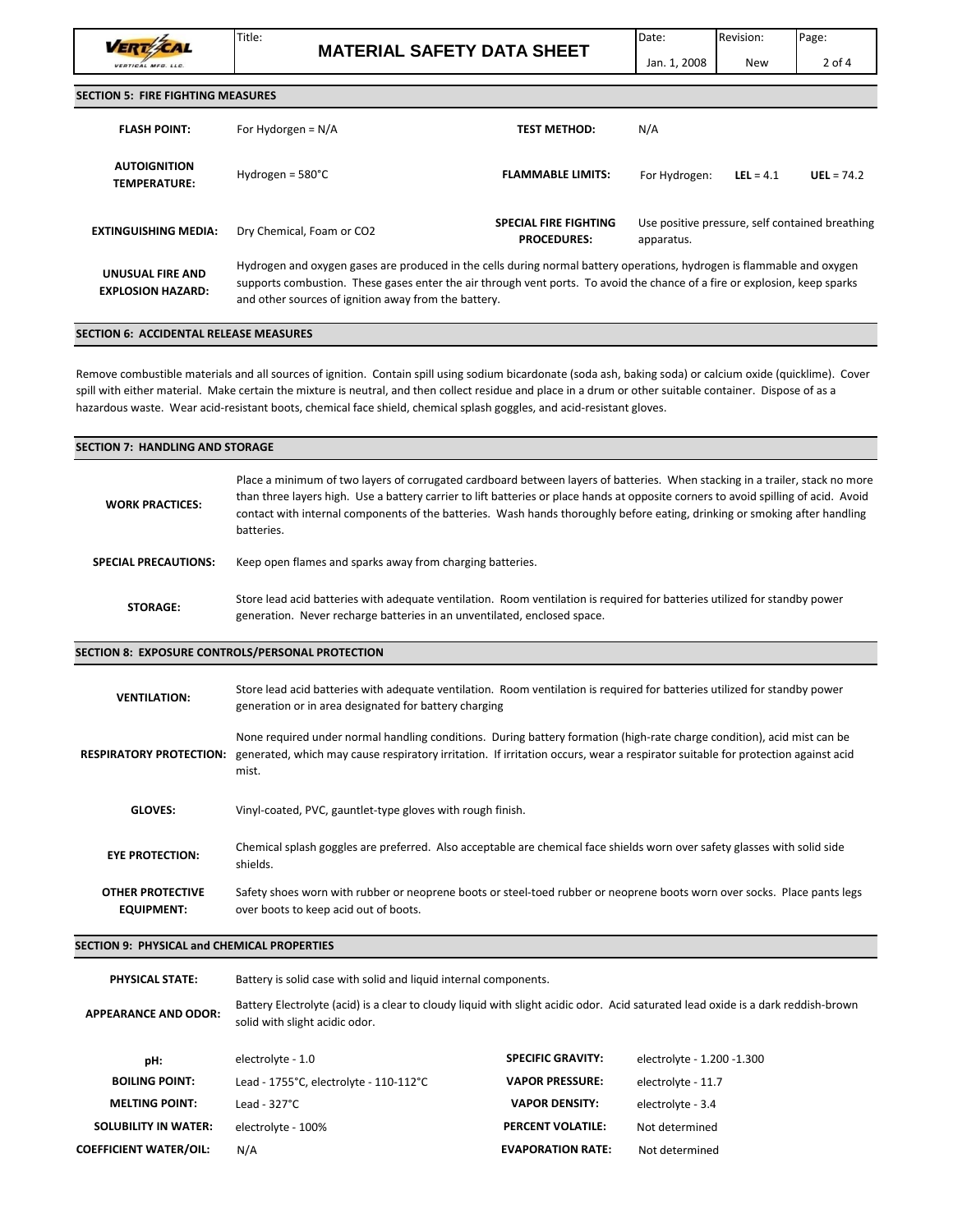VERT ZAL

Title:

**MATERIAL SAFETY DATA SHEET**

| <b>SECTION 10: STABILITY and REACTIVITY</b>                 |                                                                                                                                                                                                                                                           |                                                                                          |   |                                                                                                                                                                                                                                                                                                                                                                                                                                                                                                                                                                                                                                                                    |  |  |
|-------------------------------------------------------------|-----------------------------------------------------------------------------------------------------------------------------------------------------------------------------------------------------------------------------------------------------------|------------------------------------------------------------------------------------------|---|--------------------------------------------------------------------------------------------------------------------------------------------------------------------------------------------------------------------------------------------------------------------------------------------------------------------------------------------------------------------------------------------------------------------------------------------------------------------------------------------------------------------------------------------------------------------------------------------------------------------------------------------------------------------|--|--|
| STABILITY:                                                  | ப                                                                                                                                                                                                                                                         | Unstable                                                                                 | ☑ | Stable                                                                                                                                                                                                                                                                                                                                                                                                                                                                                                                                                                                                                                                             |  |  |
| <b>CONDITIONS TO AVOID:</b>                                 | Sparks and other sources of ignition may ignite hydrogen gas.                                                                                                                                                                                             |                                                                                          |   |                                                                                                                                                                                                                                                                                                                                                                                                                                                                                                                                                                                                                                                                    |  |  |
| INCOMPATIBILITY:                                            | Lead/lead compounds: Potassium, carbides, sulfides, peroxides, phosphorus, sulfur. Battery electrolyte (acid): Combustible<br>materials, strong reducing agents, most metals, carbides, organic materials, chlorates, nitrates, picrates, and fulminates. |                                                                                          |   |                                                                                                                                                                                                                                                                                                                                                                                                                                                                                                                                                                                                                                                                    |  |  |
| <b>HAZARDOUS</b><br><b>DECOMPOSITION PRODUCTS:</b>          |                                                                                                                                                                                                                                                           |                                                                                          |   | Lead/lead compounds: Oxides of lead and sulfur. Battery electrolyte (acid): Hydrogen, sulfur dioxide, sulfur trioxide.                                                                                                                                                                                                                                                                                                                                                                                                                                                                                                                                             |  |  |
| <b>HAZARDOUS</b><br>POLYMERIZATION:                         | Will not occur.                                                                                                                                                                                                                                           |                                                                                          |   |                                                                                                                                                                                                                                                                                                                                                                                                                                                                                                                                                                                                                                                                    |  |  |
| <b>CONDITIONS TO AVOID:</b>                                 | High temperature. Battery electrolyte (acid) will react with water to produce heat. Can react with oxidizing or reducing<br>agents.                                                                                                                       |                                                                                          |   |                                                                                                                                                                                                                                                                                                                                                                                                                                                                                                                                                                                                                                                                    |  |  |
| SECTION 11: TOXICOLOGICAL INFORMATION                       |                                                                                                                                                                                                                                                           |                                                                                          |   |                                                                                                                                                                                                                                                                                                                                                                                                                                                                                                                                                                                                                                                                    |  |  |
|                                                             |                                                                                                                                                                                                                                                           | Lead/lead compounds: No data is available.                                               |   |                                                                                                                                                                                                                                                                                                                                                                                                                                                                                                                                                                                                                                                                    |  |  |
| <b>ACUTE TOXICITY DATA:</b>                                 |                                                                                                                                                                                                                                                           | Sulfuric Acid: LD50 oral rat: 2140 mg/kg, LD50 inhalation: 510 mg/m <sup>3</sup> /2 hour |   |                                                                                                                                                                                                                                                                                                                                                                                                                                                                                                                                                                                                                                                                    |  |  |
| <b>CARCINOGENICITY:</b>                                     |                                                                                                                                                                                                                                                           | may result in the generation of sulfuric acid mist.                                      |   | The National Toxicological Program (NTP) and the International Agency for Research on Cancer (IARC) have classified "strong<br>inorganic acid mist containing sulfuric acid" as a Category 1 carcinogen, a substance that is carcinogenic to humans. The<br>ACGIH has classified "strong inorganic acid mist containing sulfuric acid" as an A2 carcinogen (suspected human carcinogen).<br>These classifications do not apply to liquid forms of sulfuric acid or sulfuric acid solutions contained within a battery. Inorganic<br>acid mist (sulfuric acid mist) is not generated under normal use of this product. Misuse of the product, such as overcharging, |  |  |
|                                                             | Indices.                                                                                                                                                                                                                                                  |                                                                                          |   | The NTP and IARC have classified lead as an A3 carcinogen (animal carcinogen). While the agent is carcinogenic in<br>experimental animals at relatively high doses, the agent is unlikely to cause cancer in humans except under uncommonly high<br>levels of exposure. For further information, see the ACGIH's pamphlet, 1996 Threshold Limit Values and Biological Exposure                                                                                                                                                                                                                                                                                     |  |  |
| <b>REPRODUCTIVE TOXICITY:</b>                               |                                                                                                                                                                                                                                                           | Lead is known to cause birth defects in humans and animals                               |   |                                                                                                                                                                                                                                                                                                                                                                                                                                                                                                                                                                                                                                                                    |  |  |
| <b>TERATOGENICITY:</b>                                      |                                                                                                                                                                                                                                                           | Lead is known to cause birth defects in humans and animals                               |   |                                                                                                                                                                                                                                                                                                                                                                                                                                                                                                                                                                                                                                                                    |  |  |
| <b>MUTAGENICITY:</b>                                        |                                                                                                                                                                                                                                                           | Lead has been found to be mutagenic.                                                     |   |                                                                                                                                                                                                                                                                                                                                                                                                                                                                                                                                                                                                                                                                    |  |  |
| <b>SYNERGISITC EFFECTS:</b>                                 |                                                                                                                                                                                                                                                           |                                                                                          |   | Other heavy metals (arsenic, cadmium, mercury) may cause additive toxic effects.                                                                                                                                                                                                                                                                                                                                                                                                                                                                                                                                                                                   |  |  |
| <b>SECTION 12: ECOLOGICAL INFORMATION</b>                   |                                                                                                                                                                                                                                                           |                                                                                          |   |                                                                                                                                                                                                                                                                                                                                                                                                                                                                                                                                                                                                                                                                    |  |  |
| <b>EFFECTS OF MATERIALS ON</b><br><b>PLANTS OR ANIMALS:</b> |                                                                                                                                                                                                                                                           |                                                                                          |   | Lead and it's components may cause an adverse effect to animals and plants that come into contact with them.                                                                                                                                                                                                                                                                                                                                                                                                                                                                                                                                                       |  |  |
| <b>EFFECTS OF MATERIALS ON</b><br><b>AQUATIC LIFE:</b>      | contact with them.                                                                                                                                                                                                                                        |                                                                                          |   | Lead and it's components may cause an adverse effect to animals and plants in an aquatic environment that come into                                                                                                                                                                                                                                                                                                                                                                                                                                                                                                                                                |  |  |
| <b>SECTION 13: DISPOSAL</b>                                 |                                                                                                                                                                                                                                                           |                                                                                          |   |                                                                                                                                                                                                                                                                                                                                                                                                                                                                                                                                                                                                                                                                    |  |  |
| <b>BATTERY ELECTROLYTE</b><br>(ACID):                       |                                                                                                                                                                                                                                                           |                                                                                          |   | Neutralize as above for a spill, collect residue, and place in a drum or suitable container. Dispose of as a hazardous waste.                                                                                                                                                                                                                                                                                                                                                                                                                                                                                                                                      |  |  |
|                                                             |                                                                                                                                                                                                                                                           |                                                                                          |   | DO NOT FLUSH LEAD-CONTAMINATED ACID INTO SEWER!                                                                                                                                                                                                                                                                                                                                                                                                                                                                                                                                                                                                                    |  |  |

**BATTERIES:** Send to a lead smelter for reclamation following applicable laws and regulations.